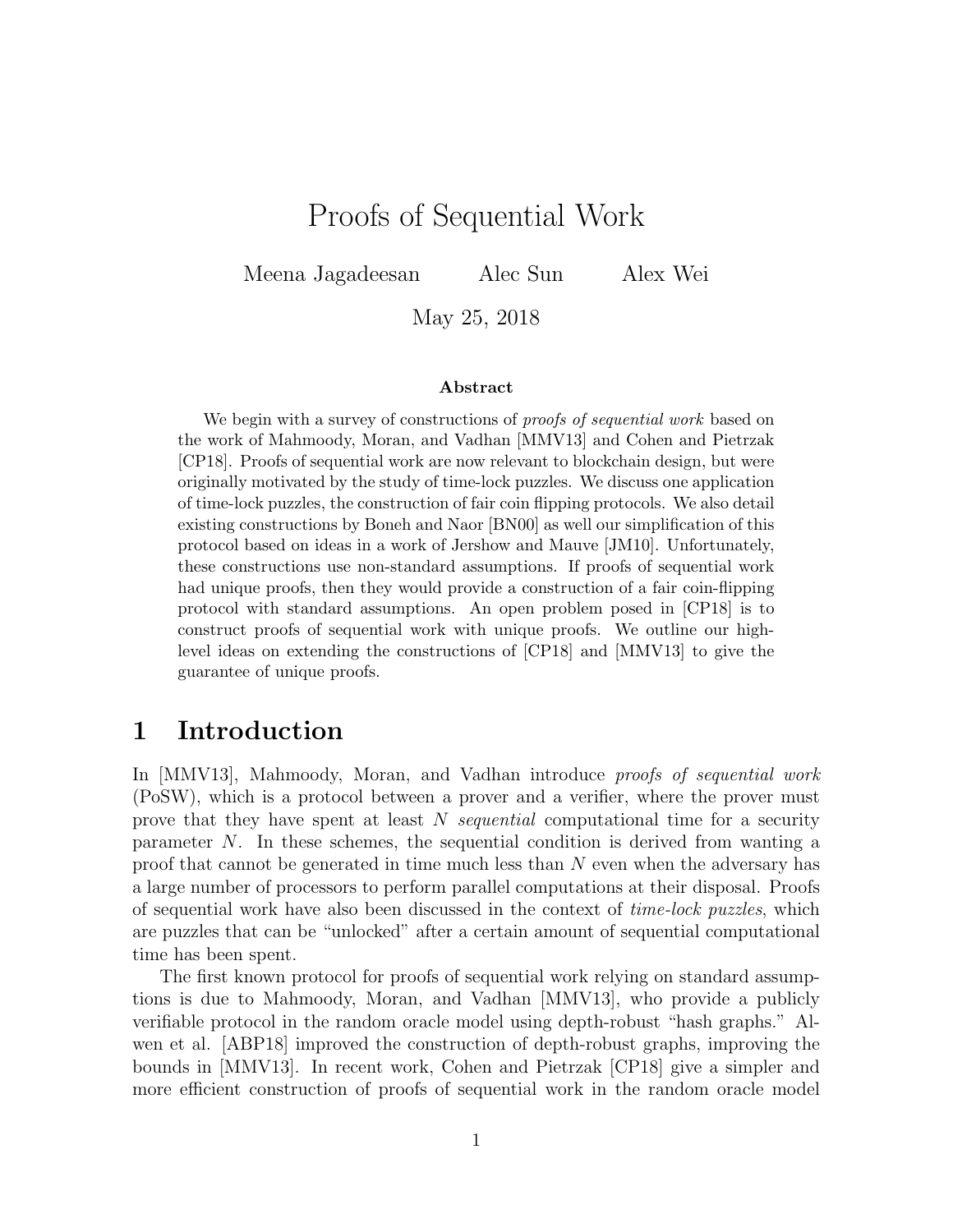using a similar idea of hash graphs, but without the depth-robust requirement. In this survey, we will approach proofs of sequential work by surveying the constructions given by the first two papers [MMV13, CP18] in detail.

The study of proofs of sequential work was originally motivated by the study of time-lock puzzles in [CLSY93, RSW96, BN00, JM10], which are puzzles that require a certain amount of time to "unlock" while being secure against parallel attack. Cai, Lipton, Sedgewick, and Yao [CLSY93] apply this idea to CPU benchmarks that cannot be cheated, since the time required to execute the sequence of computations must be proportional to CPU speed. Rivest, Shamir, and Wagner [RSW96] consider time-lock puzzles in the context "of send[ing] messages to the future" and give a construction relying on an assumption of inherent sequentiality of exponentiation modulo an RSA modulus. Boneh and Naor [BN00] show how the same time-lock scheme in [RSW96] can also be applied to constructing a fair coin flipping scheme, which we will discuss in greater detail below. Jerschow and Mauve [JM10] discuss how offline submission of articles can also be achieved with the correct implementation of time-lock puzzle. Certain forms of time-lock puzzles can be obtained from proofs of sequential work as described in [MMV13, CP18], but others, e.g., those requiring unique proofs, will need a different construction. Proofs of sequential work now have even greater relevance today since they can be applied to blockchain designs, as is discussed by Cohen and Pietrzak [CP18].

Right now, the proof of work for blockchain is dependent on the world's current parallelizable computational power. The difficulty of finding a conforming hash to continue the evolution of the blockchain is a function of the number of participants and the speed of the equipment used to calculate the hash. Hence the bitcoin difficulty must adjust dynamically so that a proper hash is found on average once every ten minutes. One could imagine that using proofs of sequential work that the time between blocks would be independent of the total number of computers in the world since finding a solution is now limited by a sequential queries by one machine. This modification would make blockchain time more closely correspond to real world time without the need to dynamically adjust the bitcoin difficulty.

One application of time-lock puzzles [BN00, JM10], that we will explore in greater detail, is to the construction of fair coin flipping protocols, in which two parties (without a third party) want to obtain a shared random bit, with the added caveat that if one party aborts, the other party can "force open" a commitment to complete the protocol. For a time-lock puzzle to be used in such a protocol requires it to have a unique unlocking, or at least be secure against "second preimage attacks." However, existing constructions in [BN00] use a non-standard assumption, that exponentiation mod a large prime, is "inherently sequential." In contrast, the proof of sequential work constructions in [MMV13] and in [CP18] use standard assumptions but have the caveat that each puzzle has many possible solutions. The construction of a proof of sequential work protocol with unique proofs remains an open problem posed in [MMV13]. Such a construction would lead to a fair coin-flipping protocol based on standard assumptions.

In Section 2, we present a survey of the proof of sequential work protocols in [CP18]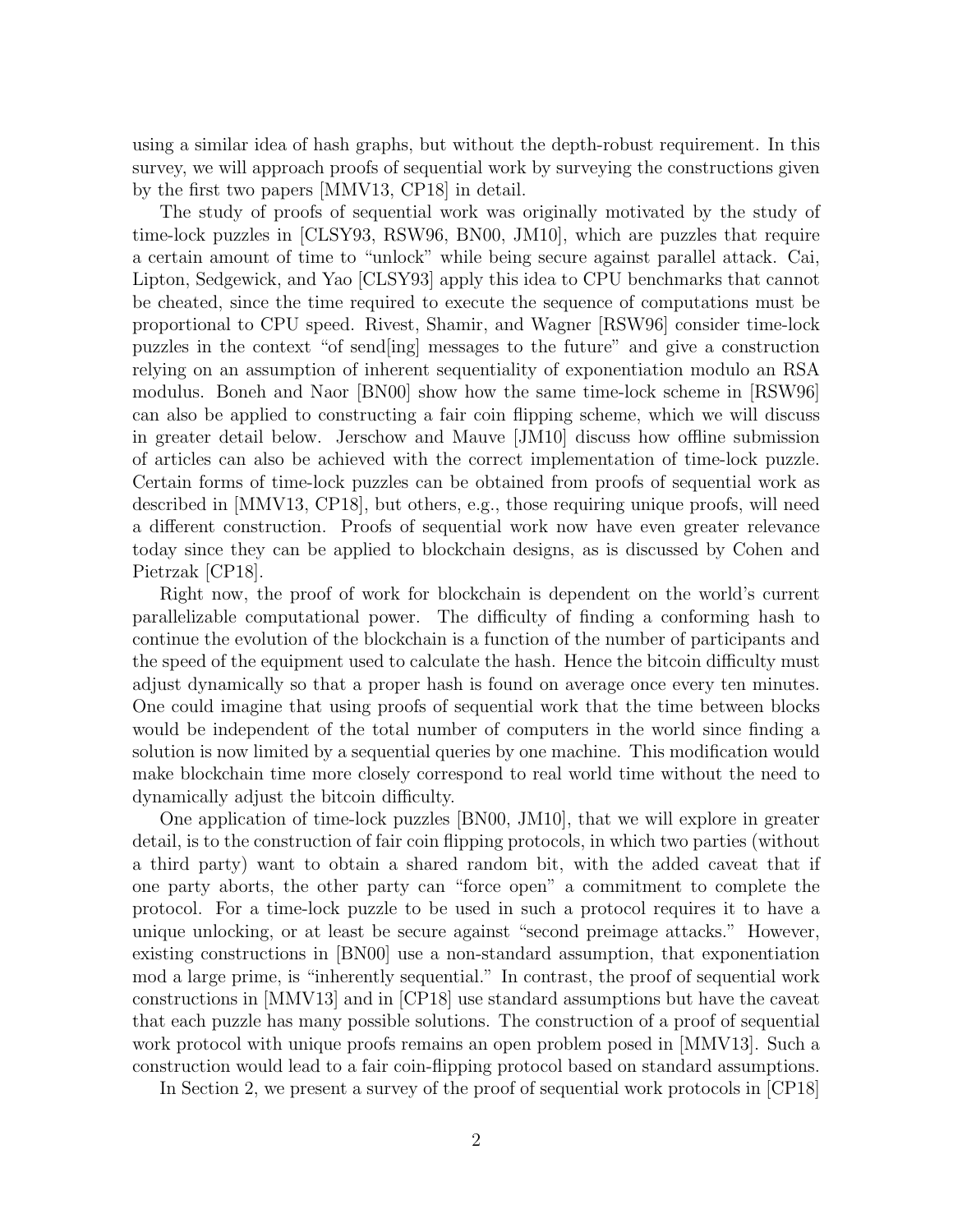and [MMV13]. We also discuss improvements on the protocol in [MMV13] if the depthrobust graphs construction is replaced by an improved construction from a recent work by Alwen, Blocki, and Pietrzak [ABP18]. In Section 3, we discuss the construction in [BN00] that uses a number-theoretic assumption to construct a coin-flipping protocol. We also present our simplification of this protocol using the ideas in [JM10] that relies on the same non-standard assumption. In Section 4, we discuss our high-level ideas to adapt the construction of [MMV13] to have unique proofs, which could potentially provide a coin flipping protocol based on standard assumptions.

## 2 Survey of Approaches of [CP18] and [MMV13]

We consider constructions of *proofs of sequential work* by Mahmoody, Moran, and Vadhan [MMV13] and by Cohen and Pietrzak [CP18]. One issue with the construction in  $[MMVI3]$  is that the prover in addition to needing N time steps is also forced to have  $\Theta(N)$  space to generate a proof. The results in [CP18] solve this issue by producing a simpler and more efficient scheme that reduces the required space to  $O(\log N)$ .

### 2.1 Assumptions

In [MMV13], Mahmoody et al. introduce "inherently sequential" hash functions and show that these hash functions, coupled with collision-resistant hash functions, can be used to instantiate the random oracle in their construction. Although [CP18] focuses on the random oracle model (in which PoSW are easiest to define), they claim that their results can be converted to the same assumptions as in [MMV13]. For completeness, we first sketch a proof for why a random oracle is collision-resistant and sequential.

Lemma 1. Consider any adversary A which is given access to a random function  $H: \{0,1\}^* \to \{0,1\}^w$ . If A makes at most queries the probability that it will make two colliding queries  $x \neq x'$ ,  $H(x) = H(x')$  is at most  $q^2/2^{w+1}$ .

*Proof.* The probability that the output of the *i*-th query collides with any of the  $i - 1$ previous queries is at most  $\frac{i-1}{2^w}$  because H is a random oracle. By the union bound, the probability that any i collides with a previous output is at most

$$
\sum_{i=1}^{q} \frac{i-1}{2^w} \le \frac{q^2}{2^{w+1}}.
$$

 $\Box$ 

**Definition 2.** An H sequence is a sequence  $x_0, \ldots, x_s$  such that  $H(x_i)$  equals  $x_{i+1}$  for every i. Such a sequence is called a hash chain of length s.

**Lemma 3.** Any adversary A who makes at most  $s - 1$  sequential queries to a random oracle cannot produce a hash chain of length s with more than negligible probability. This is equivalent to the random oracle model being sequential.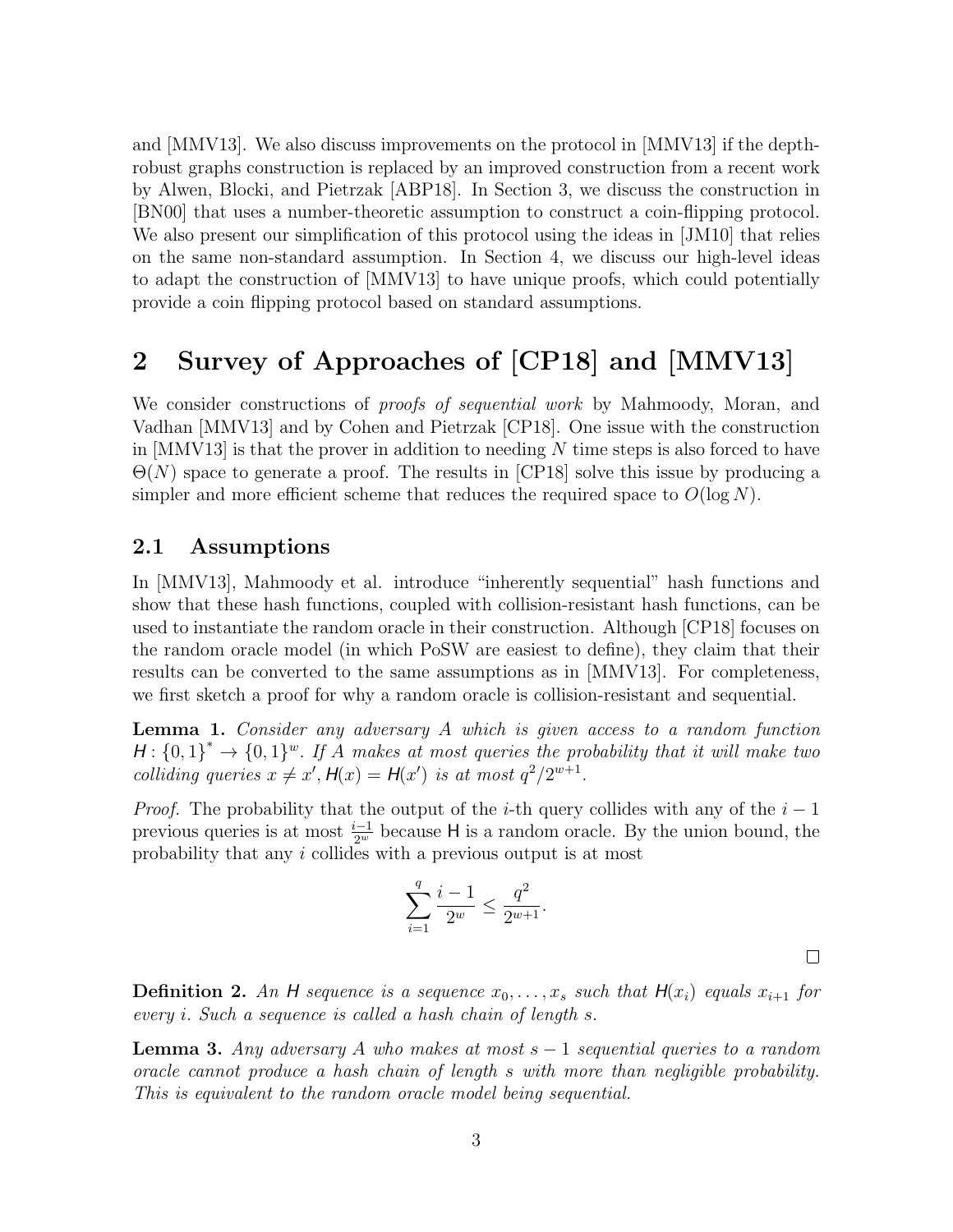*Proof.* There are essentially two ways A can output a hash chain  $x_0, \ldots, x_s$  making only  $s - 1$  sequential queries.

**Case 1: Lucky Guess.** Then for some i we have  $H(x_i) = x_{i+1}$  and A did not make the query  $H(x_i)$ . Because H is a random oracle, the probability is roughly bounded by a union bound over all  $i$ , which is negligible.

**Case 2: Collision.** In this case the  $x_i$  are not computed sequentially. Then it follows that for some  $1 \leq i < j \leq s-1$  a query say  $q_i$  is made in round i and  $q_j$  is made in round j such that  $H(q_j) = q_i$ . Again since the query  $q_j$  has never been made before and H is a random oracle the probability of such an event is union bounded over all such previous queries  $q_i$  and is hence negligible. □

We emphasize that all of the results in [CP18] and [MMV13] do not need the full power of the random oracle model, only the collision-resistant and sequential properties. This will become relevant in our discussion of unique proofs.

### 2.2 Proofs of Sequential Work

Proofs of sequential work in the random oracle model can be defined more or less as follows: The prover  $P$  and the verifier  $V$  get as common inputs statistical security parameters w and t and a time parameter  $N$ . Both parties have access to the random oracle  $H$ . The interaction between  $P$  and  $V$  is defined by the following game, and is depicted in Figure 1 (borrowed from [CP18]):

- V samples a random w-bit string  $\chi$  and sends it to P. (Our goal is to force P to work for N time steps from this point forward.)
- P computes a proof  $(\phi, \phi_P) := PoSW^H(\chi, N)$ , sends  $\phi$  to V and stores  $\phi_P$ .
- V gets to challenge the prover, by sampling a random  $tw$ -bit string and sending it to P.
- P computes some function open that may require using  $\phi_P$  and the random string and sends the output to  $V$ .
- V verifies that this  $\phi$  and this output are consistent with  $\chi$ , N, and the challenge string.

The requirements are:

- 1. Correctness: V reports accept with probability 1 if interacting with an honest prover.
- 2. **Soundness:** Any P who is accepted by V must have made "close" to N queries to  $H$ .

The constructions achieve the following guarantees given in the next two theorems.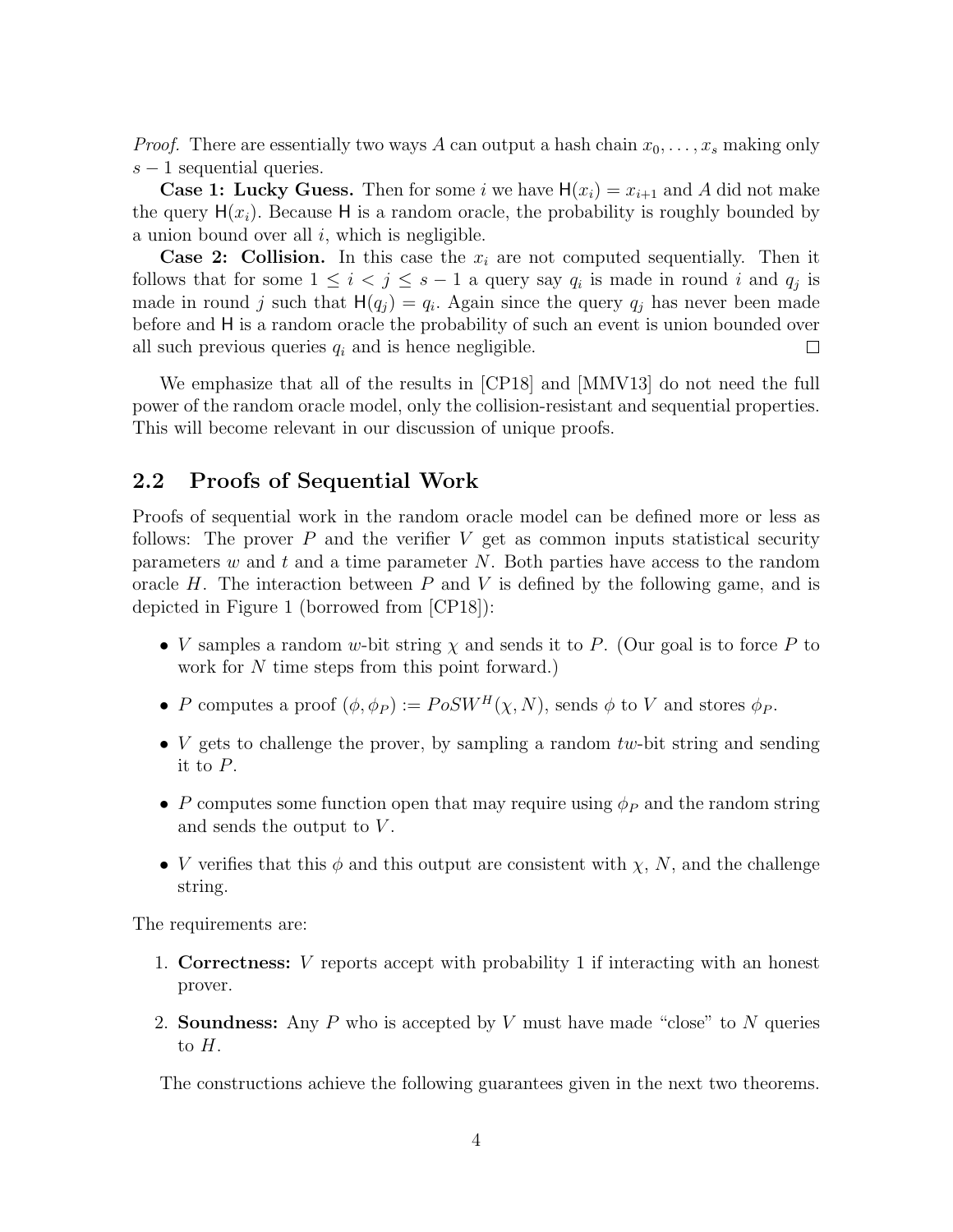

Figure 1: Prover-Verifier Game

**Theorem 4.** [MMV13] Let d be the in-degree of the depth-robust graph  $G$ . (This construction achieves  $d = \log^3 n$  but a new construction achieves  $d = \log n$ .) The prover uses N queries to H and the verifier uses at most  $(d+1)\log_d(N)$  queries, excluding the time needed to construct G.

**Theorem 5.** [CP18] For any  $0 \le m \le n$ , there is a correct and sound PoSW such that the prover uses space  $n+1+nt+2^{m+1}w$  and can be done making at most  $t(2^{n-m+1}-1)$ queries to H during the open step. The verifier must only sample a random challenge of length tw and verification can be done making tn queries to H.

#### 2.3 Constructions

Both the construction in [MMV13] and in [CP18] instantiate the private proof  $\phi_P$  as a vertex-labeling of a directed acyclic graph G and the communicated proof  $\phi$  as the label of the top vertex. Let  $V = \{0, 1, ..., N-1\}$  be the set of vertices. The vertex labels  $\{l_i\}_{i\in V}$  satisfy the following invariant. We say that vertex u is a parent of vertex v is a direct edge from u to v. If  $(p_1, \ldots, p_d)$  are the parents of vertex i, then

$$
l_i = H(\chi, i, p_1, p_2, \ldots, p_d).
$$

Here,  $\chi$  is essentially used to salt the random oracle to prevent precomputation from the prover. Observe that if the vertices are processed in topological order, then the labels can be computed in  $N$  sequential queries to the hash function. Roughly speaking, we also want to guarantee that the labels can't be computed in fewer than N sequential queries. This poses some conditions of the structure of the graph  $G$ . For example, if  $G$ were the full binary tree, then this labeling process could be made highly parallelizable through a divide-and-conquer type strategy. Both the constructions in [MMV13] and [CP18] start with the full binary tree in a Merkle-tree-based commitment scheme with n levels (so that  $N = 2^{n+1} - 1$ ) as the base graph, but take different approaches to augmenting the graph with additional edges. The collision-resistance of  $H$  is used to force the prover to commit to unique labels.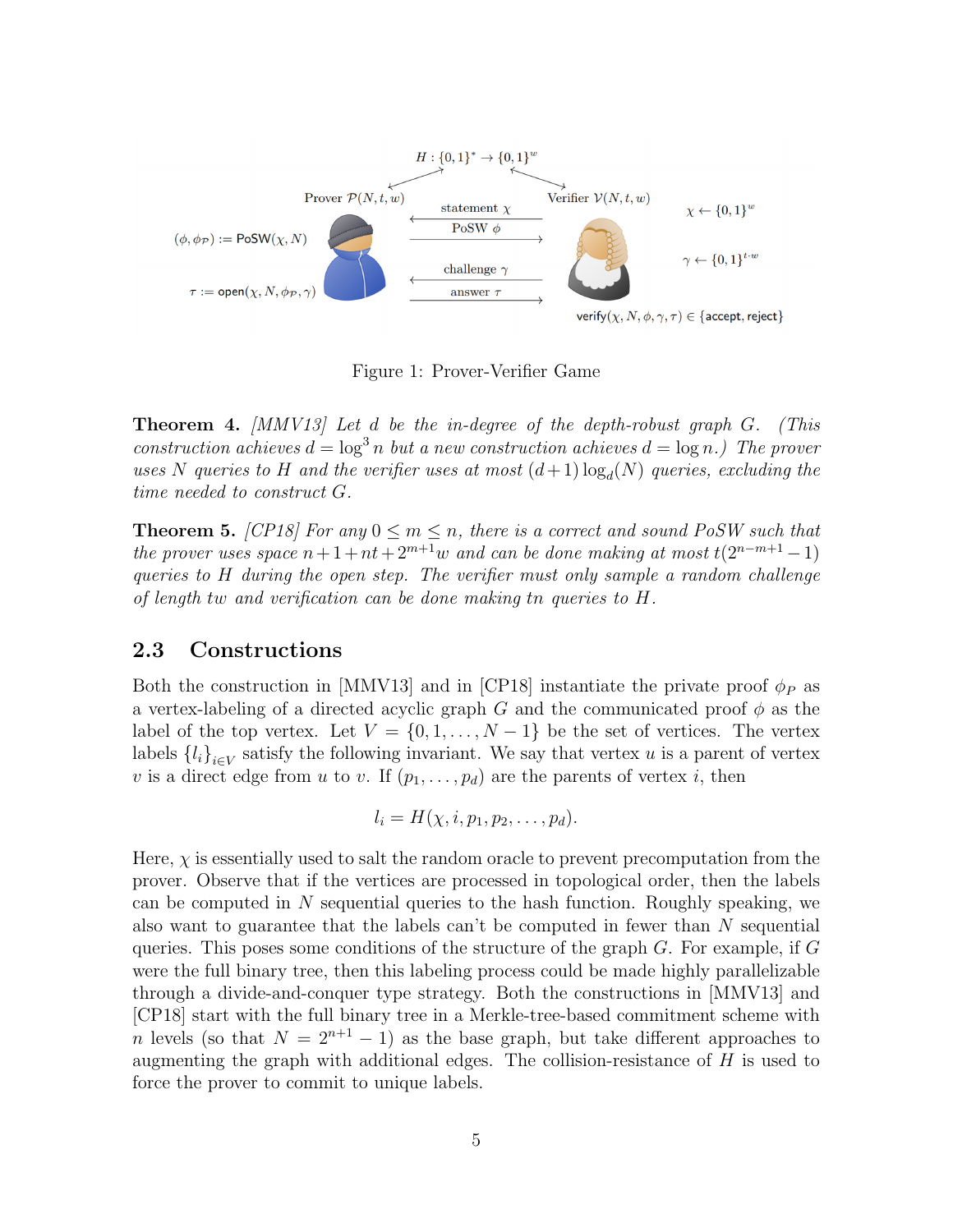Both constructions require as an assumption the existence of a collision-resistant and inherently sequential hash function, hence they do not need the full power of a random oracle model, although one can note a random oracle does satisfy the two properties. Moreover, in [MMV13] it is shown how to construct a collision-resistant and inherently sequential has function  $H$  from a collision-resistant hash function  $H_1$ and an inherently sequential hash function  $H_2$ . This means that essentially the only non-standard assumption being used in these graph constructions is the existence of an inherently sequential hash function.

The tw-bit string corresponding to the verifier's challenge to the prover corresponds to t challenge leaves  $\gamma_1, \ldots, \gamma_t$  in V. In the open function, for each  $1 \leq i \leq t$ , the prover sends the label  $l_{\gamma_i}$ , the labels of the parents of  $\gamma_i$ , as well as the labels of all siblings of the vertices on the path from  $\gamma_i$  to the root. For each  $1 \leq i \leq t$ , the verifier has enough information to confirm that the labels of the parents of  $\gamma_i$  satisfy the desired labeling property, as well as to confirm that the labeling is consistent with the labeling  $\phi$  of the root.

In both constructions the verification time is very small. If  $N$  is the number of sequential queries to the hash function and  $n$  is the security parameter, then both graphs can be verified publicly in time  $poly(n) \cdot polylog(N)$ .

#### 2.3.1 Construction in [MMV13]

The key ingredient in [MMV13] is a depth-robust graph. At a high-level, depth robust graphs satisfy the property that even if many vertices are removed, the graph still has a long path. This property is useful since even if the prover cheats on a small number of labels, he will still require a number of sequential queries due to the long path. More formally, a directed acyclic graph G is  $(e, d)$  depth-robust if for any subset  $S \subseteq V$  such that  $|S| \leq e$ , the vertex-induced subgraph on  $V \setminus S$  has a path of length at least d. While the complete DAG is  $(e, |V| - e)$  depth-robust for any e, it is insufficient for this setting where we want the graph to have low in-degree so that the verifier can perform its check in  $polylog(n)$  time for each challenge. Erdos et. al [EGS75] showed the existence of  $(\Theta(N), \Theta(N))$  depth-robust DAGs with in-degree  $O(\log N)$ . In [MMV13], Mahmoody et al. give an explicit construction with in-degree  $O(\log^3 N)$  with better constants on the guarantees on the values of  $e$  and  $d$ . However, a recent paper by Alwen et. al [ABP18] constructed explicit depth-robust graphs with in-degree  $O(\log N)$ .

The depth-robust graph is used to add edges to the full binary tree. The vertex set of the depth-robust graph is taken to be the leaves of the full binary tree. Figure 2 (borrowed from [CP18]) shows an example of this. Intuitively, the depth-robust graph serves to add inter-dependencies between the branches which prevent the divide-and-conquer strategy from being realizable. The security proof splits into two cases depending on the number of labels that are inconsistent. Here, inconsistent means that the label is not correctly computed from the labels of its parent according to H. If  $\beta \leq e$  (where e is the parameter of the depth-robust graph), then the prover will be caught in the verification step with high probability  $1 - \left(\frac{N-\beta}{N}\right)^t$ . If  $\beta < e$ , then since H is sequential,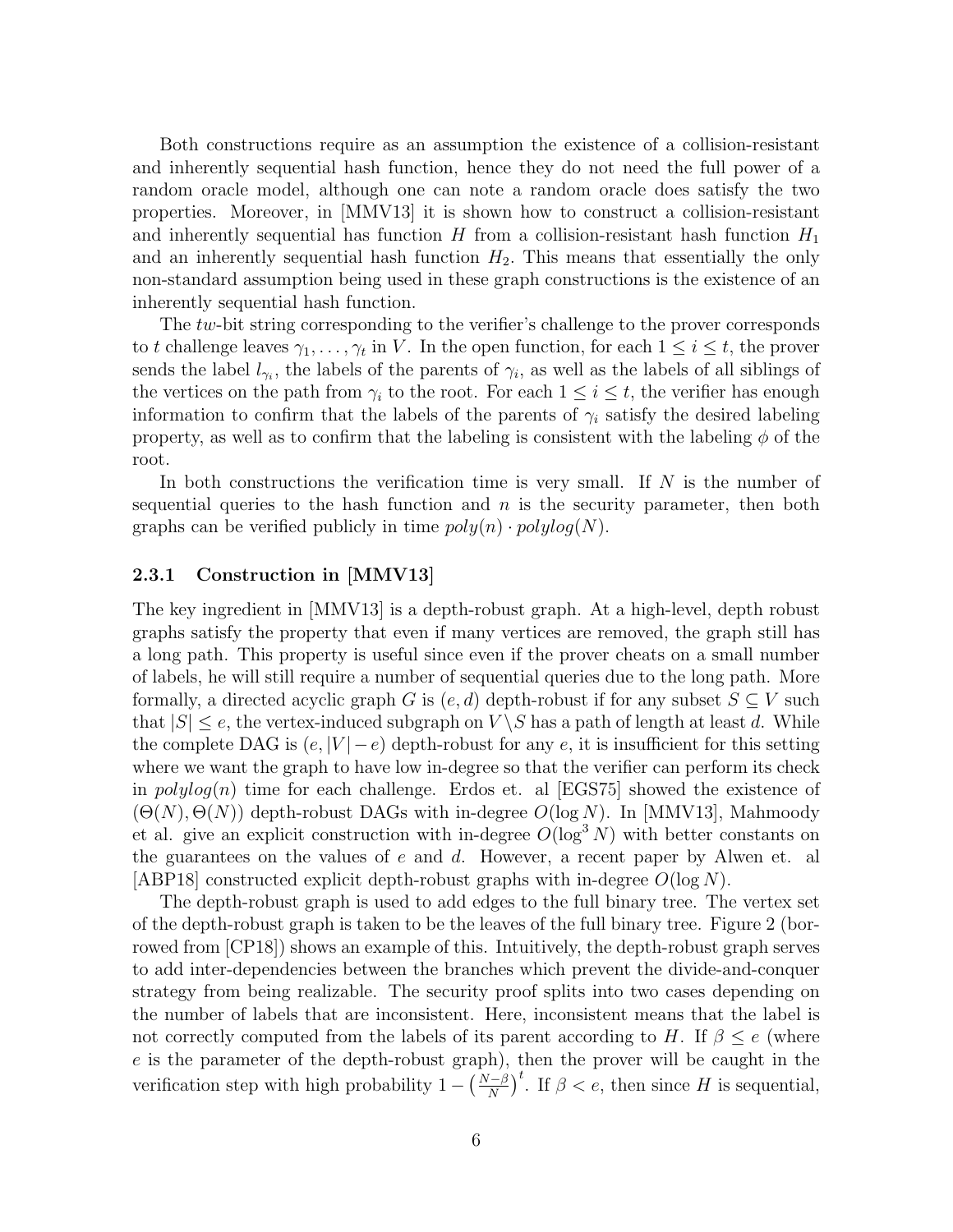

Figure 2: Construction in [MMV13]

the number of sequential queries that the prover has to make is at least the length of the longest path in  $V \setminus D$ , which is at least d by the depth-robust guarantees.

One drawback of this construction is the space expense the prover must necessarily face to label the depth-robust graph. The same paper by [ABP18] shows that if a depthrobust graph on N vertices is labeled in time T using space S, then  $TS = \Omega(N^2)$ . This trade-off stems from the fact that depth-robust graphs are used in a construction of memory-hard functions, which are functions that require a large amount of memory in many steps even if the adversary can make parallel queries to the random oracle. The main technique used in showing the lower bound is the construction of a pebbling game on the graph which takes advantage of depth-robustness of the graph. The lower bound implies that the prover operates in  $O(N)$  time, linear space is required. Although the proof of sequential work seeks to give guarantees on the amount of sequential time spent by the prover, it may not be the case we want to force the prover to use a large amount of space.

#### 2.3.2 Construction in [CP18]

The construction in [CP18] achieves better space guarantees for the prover. The main idea is to move away from depth-robust graphs and use a differently structured graph to give sequential guarantees. This construction adds the following edges to the full binary tree: edges  $(v, u)$  such that u is a leaf vertex and v is a left sibling of a vertex on the path from the  $u$  to the root. Figure 3 (borrowed from  $\text{[CP18]}$ ) shows an example of this construction. While the graph is not depth-robust, it contains a path of length  $2N-1$ , if N is the number of leaves.

In fact, the fact that the graph is not depth-robust enables the label processing to circumvent the lower bounds in [ABP18]. The nodes can be computed in topological order while keeping only logarithmically many labels in memory at any given point. This stems from the recursive nature of the construction of the graph. More formally, it takes  $w(n + 1)$  bits of memory to compute the labels. We prove this by induction. It takes wn bits of memory to compute the left subtree. Then all of the memory is deleted except the label of the root of the left subtree which takes  $w$  bits of memory,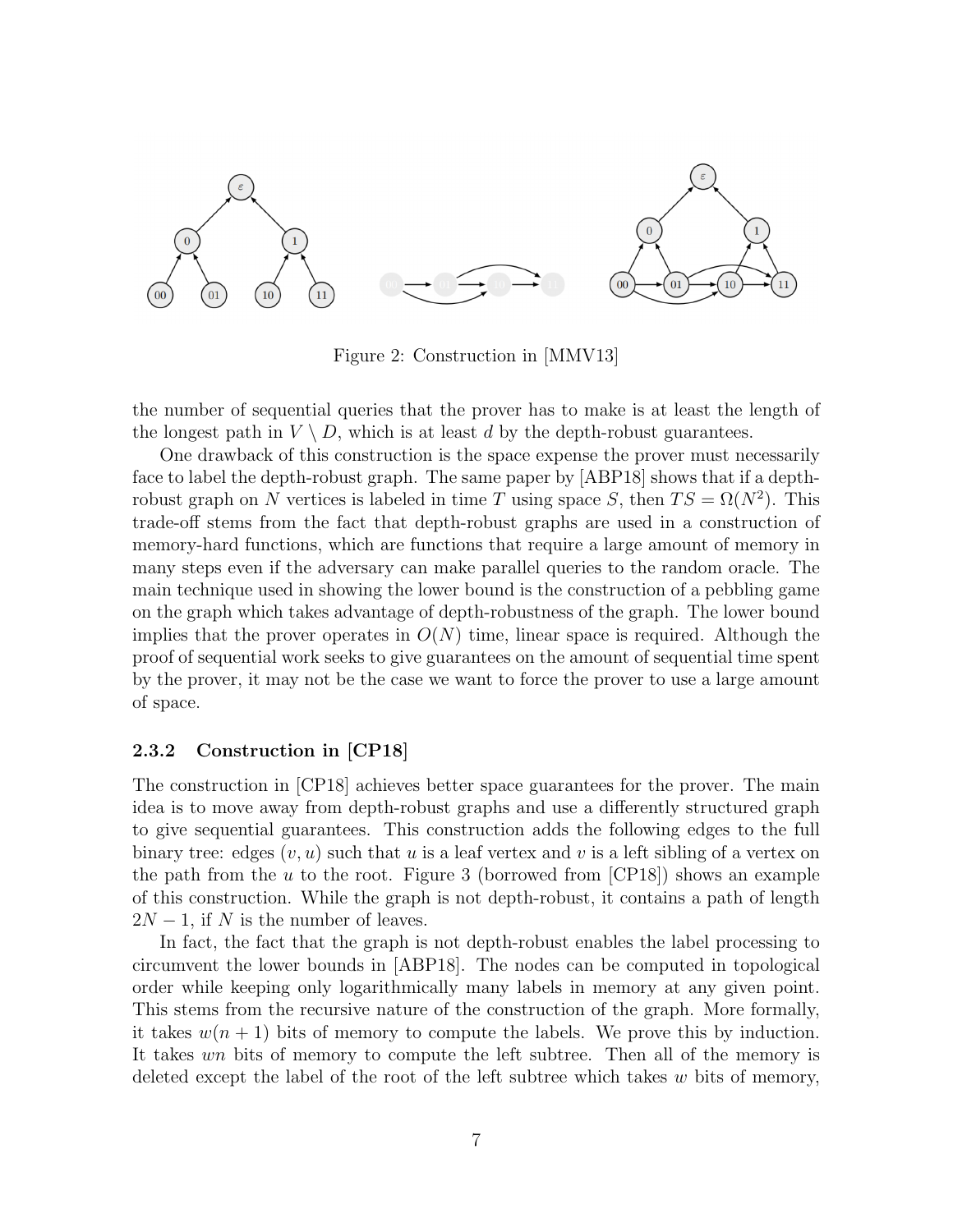

Figure 3: Construction in [CP18]

and the right subtree labels are computed using wn more bits of memory, which adds up to  $w(n+1)$  bits in total.

However, there is a caveat. If using only logarithmic memory in our construction, the prover needs to recompute all the labels in the challenge phase, whereas one would not need any computation (just some lookups) in this phase if all of the labels were stored as  $\phi_P$ . This is unfortunate, as it means we get a factor 2 difference in the sequential computation that is claimed, versus what has to actually be done, but some applications need this factor to be close to 1. Fortunately, in [CP18], some trade-offs between memory and challenge phase time are shown. The basic idea to pick some some  $0 \leq m \leq n$  where *n* is the total number of levels of the tree. For  $\phi_P$ , all of the labels for the  $2^{m+1} - 1$  vertices in the m up-most levels are stored. With this, one only needs to compute  $\leq 2^{n-m+1}-1$  labels per challenge. We consider various parameter settings for m. If  $m = 0$ , then all N labels need to be computed, so an honest prover will require 2N queries, which is unfortunate. If  $m = n$ , then the whole tree is stored and no additional labels need to be computed; however, this means that  $O(N)$  memory is no additional labels need to be computed; nowever, this means that  $U(N)$  memory is<br>required. In the middle case where  $m = n/2$ , observe that about  $\sqrt{N}w$  bits of memory required. In the middle case where  $m = n/2$ , observe that about  $\sqrt{N}w$  bits of r<br>are used and about  $\sqrt{N}w$  additional queries are needed in the challenge phase.

The proof of security in [CP18] makes use of the long paths present in the graph construction.

*Proof.* Let S be the set of vertices that are labeled inconsistently (that is these labels do not match the labels of their parents according to  $H$ ). Then, we split into two cases based on the size of a set of vertices closely related to S.

Let  $D<sub>S</sub>$  be the set of vertices in S or below some vertex in S. Let  $S^*$  be the minimum set of vertices such that the set of leaves below  $S^*$  is the same as the set of leaves below S. The set that we will use to gauge the "size" of S in our proof of security is  $D_{S^*}$ . First, it follows from the recursive structure of the graph that the vertex-induced subgraph on  $V \backslash D_{S^*}$  contains a directed path through all of its vertices. Next, we show that  $D_{S^*}$ contains  $\frac{|D_{S^*}|+|S^*|}{2}$  leaves. Let  $S^* = \{v_1, \ldots, v_{|S|}\}\.$  Observe that since  $S^*$  is minimal,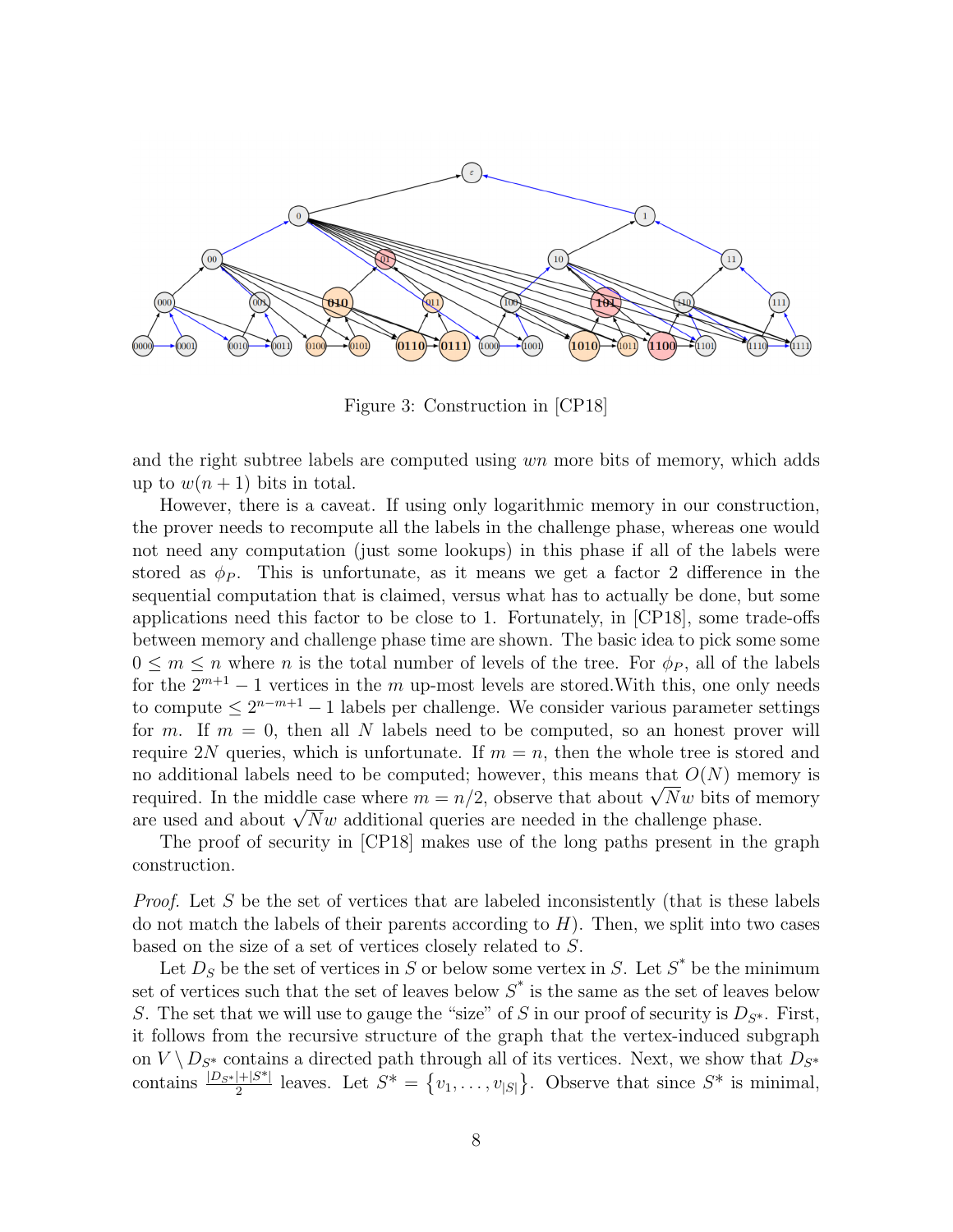we know that the  $D_{v_i}$  are distinct. Moreover, each  $D_{v_i}$  has  $\frac{|D_{v_i}|+1}{2}$  $\frac{2^{i+1}}{2}$  leaves, giving the desired result.

Now, we use these properties to prove security. Observe that all of the vertices in  $V \setminus D_{S^*}$  are consistent. If  $|D_{S^*}| \leq \alpha N$ , then since H is sequential, the prover must have made  $(1 - \alpha)N$  sequential queries. If  $|D_{S^*}| > \alpha N$ , then we use the fact that  $|D_{S^*}|$ contains a significant number of leaves so the prover will fail the challenge phase with high probability. This relies on the fact that if a leaf in in  $D_{S^*}$ , then it will hit a vertex in S (an inconsistent vertex) on the path to the root. If this happens, then since  $H$ is sequential, with high probability, the last inconsistent vertex on the path will not be consistent with respect to the "correct values" of the previous vertices which were not queried. Thus, this inconsistency will be discovered by the verifier. This implies that since there are  $\frac{|D_{S^*}|+|S^*|}{2} > \alpha 2^n$ , each challenge succeeds with probability  $\lt 1 - \alpha$ . Thus, the total failure probability is at least  $1 - (1 - \alpha)^t$ .

## 3 Coin-Flipping Protocol

We now focus on one application of time-lock puzzles, namely constructing a fair coin flipping protocol between two parties. The problem we consider [BN00] is that of defining a coin flipping protocol two parties, Alice and Bob, satisfying:

- (i) the value of the coin flip has negligible bias;
- (ii) even if one of the parties does not follow the protocol, the value of the coin flip is still well-defined.

A protocol satisfying these properties improves on the standard commitment schemebased protocol for fair coin flipping in that in such a protocol, neither party can abort if they realize the result of the coin flip will come out unfavorably. In [BN00], a construction of this protocol using a commitment variant of the time-lock puzzle described in [RSW96] is given. In Section 3.1, we describe our simplified variant of their construction based on the work of [JM10].

For this construction, we use a version of a time-lock puzzle known as a timed commitment. A timed commitment is a commitment from Alice to Bob for a string  $S \in \{0,1\}^n$ , such that Alice sends a commitment string C to Bob, and then Alice can prove later to Bob that she had indeed committed the string S before sending C. Furthermore, Bob also has the option of a forced opening, where after spending at least T sequential computational time, Bob is able to force open the commitment and obtain S. In particular, this protocol should be secure against (i) Alice cheating and providing a proof for a different string that was not her original commitment and (ii) Bob cheating by forcing the commitment open in time less than  $T$ . That is, both of these attacks should succeed with negligible probability. Assuming the existence of a timed commitment scheme, consider the following protocol:

• Alice chooses a uniformly random bit  $b_A$  and sends a timed commitment  $c_{b_A}$  to Bob.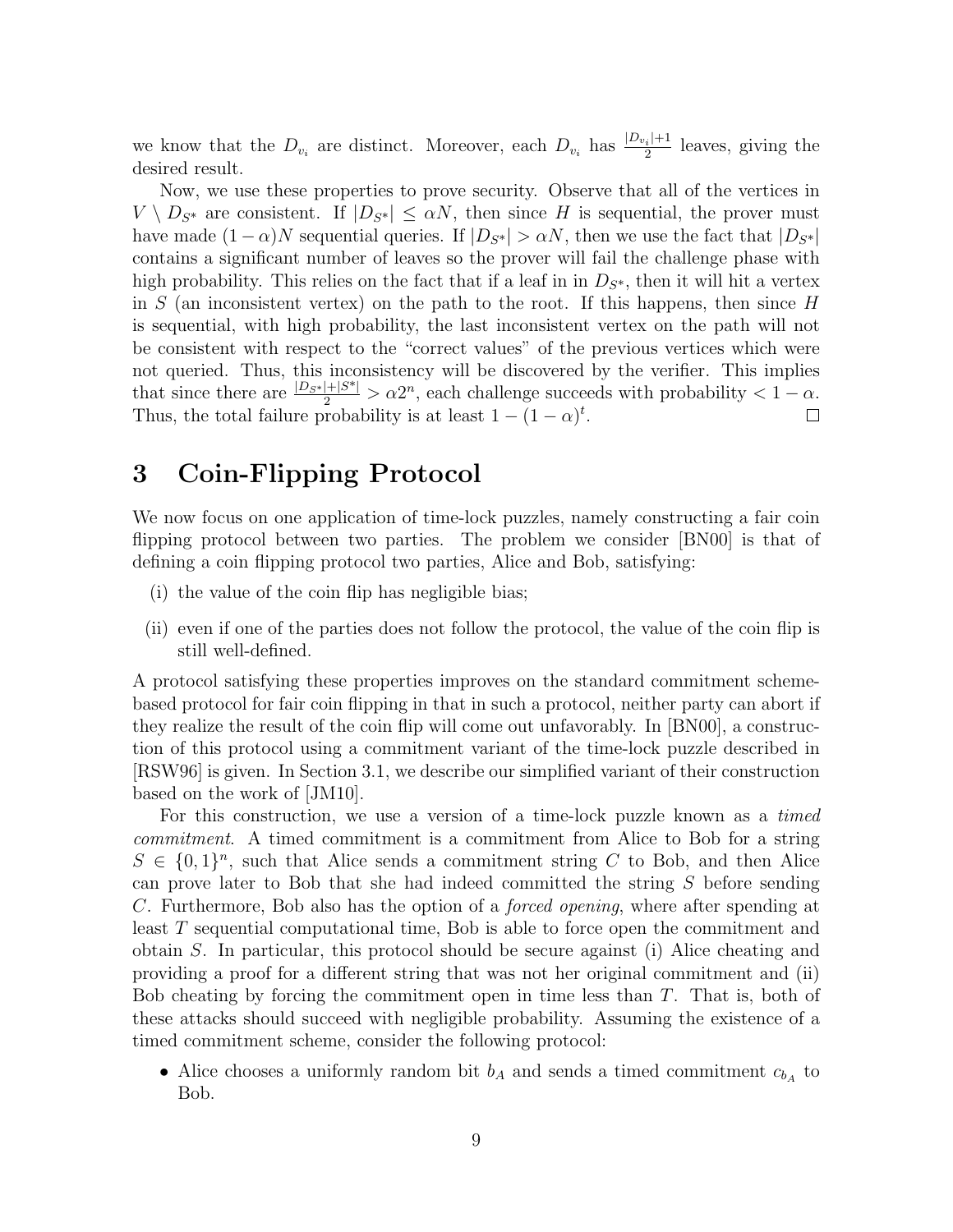- Bob chooses a uniformly random bit  $b_B$  and sends it to Alice.
- Alice verifies that  $b_B$  arrived quickly enough (before T time has passed), and if so, she reveals her commitment  $b<sub>A</sub>$  to Bob.
- The players' output is  $b_A \oplus b_B$ .

The timed commitment is useful in that if Alice aborts after receiving  $b_B$ , Bob can force open her commitment to obtain  $b<sub>A</sub>$  and finish the protocol. Now, observe that Bob cannot bias the output of the coin flip without forcing the commitment open early, which succeeds with at most negligible probability. Similarly, Alice cannot bias the output of the commitment without either (i) cheating in the opening step or (ii) aborting before the opening the step, the latter of which can be averted by Bob's forced opening of the commitment.

### 3.1 A Timed Commitment Scheme

In addition to describing this protocol, [BN00] also give a construction of a timed commitment based off of the time-lock puzzle construction in [RSW96], which relies on the assumption of exponentiation modulo a RSA modulus being inherently sequential. However, this construction is somewhat complicated. We describe our similar, but simpler, construction relying on the same assumption that is based on [JM10]. The timed commitment scheme for a bit  $b$  that Alice knows proceeds as follows:

- First, Alice generates two large primes  $p$  and  $q$  of equal bit-length. Next, Alice computes the modulus  $N = pq$  and  $\phi(N) = (p-1)(q-1)$ . Alice also draws a function f from a pseudorandom function family mapping strings of |p| to  $\{0, 1\}$ . Finally, Alice fixes a time parameter  $t$  that is proportional to the minimum number of operations Bob must take to force open her commitment.
- After the generation step, Alice chooses a random e such that  $f(2^e) = b$ . Let r be the remainder of  $2^t$  modulo N. Set  $\tilde{e} = 2^t + (\phi(N) - r) + e$ . Alice's commitment is then the ordered tuple  $(N, f, t, \tilde{e})$ .
- To unlock the commitment, Alice simply tells Bob the factorization  $N = pq$ . With this information, Bob can compute  $\phi(N)$  and therefore efficiently compute  $f(2^{\tilde{e}}) = f(2^e).$
- If instead Bob wants to force open the commitment, he has the option to compute  $2^{\tilde{e}}$  in  $\Theta(\tilde{e})$  rounds of repeated squaring, which takes time  $\Theta(t)$ .

For the proof of correctness, note first that this commitment is binding because  $f(2^{\tilde{e}})$  is well-defined, and this must be exactly the bit that Alice committed. To see that Bob cannot break this scheme efficiently, we reduce the assumption of [RSW96] that computing  $2^{2^t}$  modulo an RSA prime is inherently sequential. Bob is given  $(N, f, t, \tilde{e})$ . Since  $e$  is effectively random (since  $f$  is indistinguishable from a random function),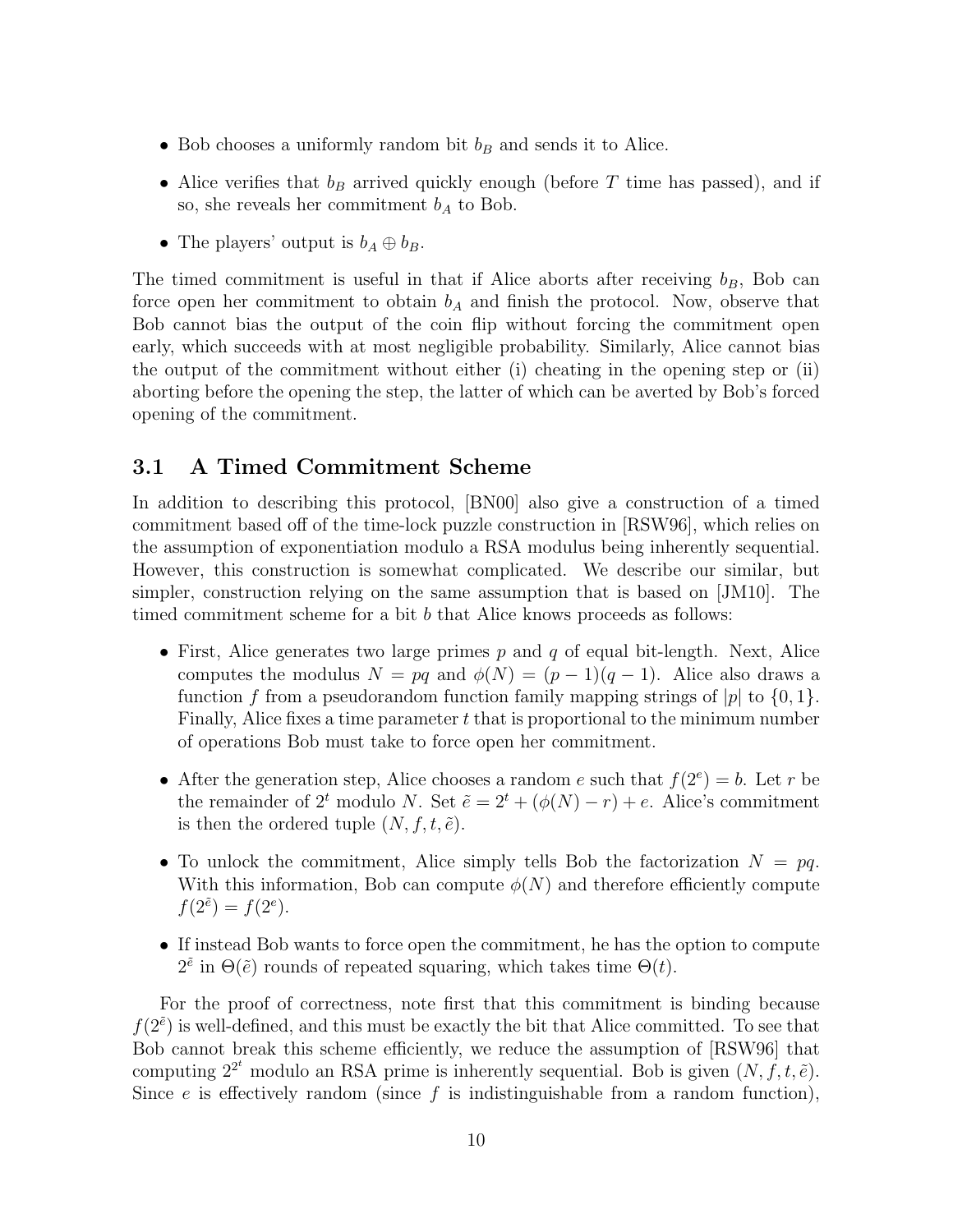Bob should only be able to deduce information about  $\phi(N) - r$  from  $\tilde{e}$ . However, knowledge of  $\phi(N) - r$  would immediately break the assumption in [RSW96], since  $2^{\phi(N)-r} = 2^{2^t}$ . Thus, we have shown that this timed commitment scheme is secure assuming the original time-lock puzzle of [RSW96] is secure.

Similar to the PoSW constructions described earlier, the time for Bob to unlock the commitment given that Alice tells him the correct factorization is fast, only  $O(\log t)$ . If Alice aborts, Bob still takes a reasonable amount of time  $\Theta(t)$  to unlock Alice's commitment. This separation between unlock times in the non-abort and abort cases is essential for constructing a time-lock puzzle.

### 3.2 Relationship to Constructions of [MMV13] and [CP18]

Timed commitments highlight one way in which the recent constructions of proofs of sequential work do not cover all use cases of time-lock puzzles. An important aspect of timed commitments is that they are binding, i.e., for a commitment  $S$ , Alice cannot give a proof that her commitment is actually  $S' \neq S$ . The same binding property does not hold for proofs of sequential work—for these hash graph constructions, it is possible to "cheat" on a small number of vertices and not have these be detected in the verification step. This potential for cheating, however, allows the commitment holder Alice to change her commitment after the fact. This motivates the question of asking whether it is possible to have proofs of shared work where the proof is unique, or at least it is difficult to find a second proof for the same puzzle.

### 4 Open Problems

#### 4.1 Assumptions

One further exploration could be to see if the assumptions for PoSW and time-lock puzzles can be relaxed. Currently the instantiation of PoSW uses a random oracle and our construction of a coin-flipping protocol using timed commitment schemes uses the number theoretic assumption that the computation of  $2^{2^l}$  modulo an RSA modulus is inherently sequential.

### 4.2 Sloth Function

The "sloth" function, as discussed in [CP18], is based on the assumption that computing square roots in a field with  $p$  elements takes around  $\log p$  longer than squaring. This is currently the publicly verifiable function with the largest known gap between computation and verification, and it is an open problem to find a PoSW with both unique proofs and an exponential gap between proof generation and proof verification. However, one of the downsides is that because one cannot sample an input together with an output, the sloth function does not constitute a time-lock puzzle.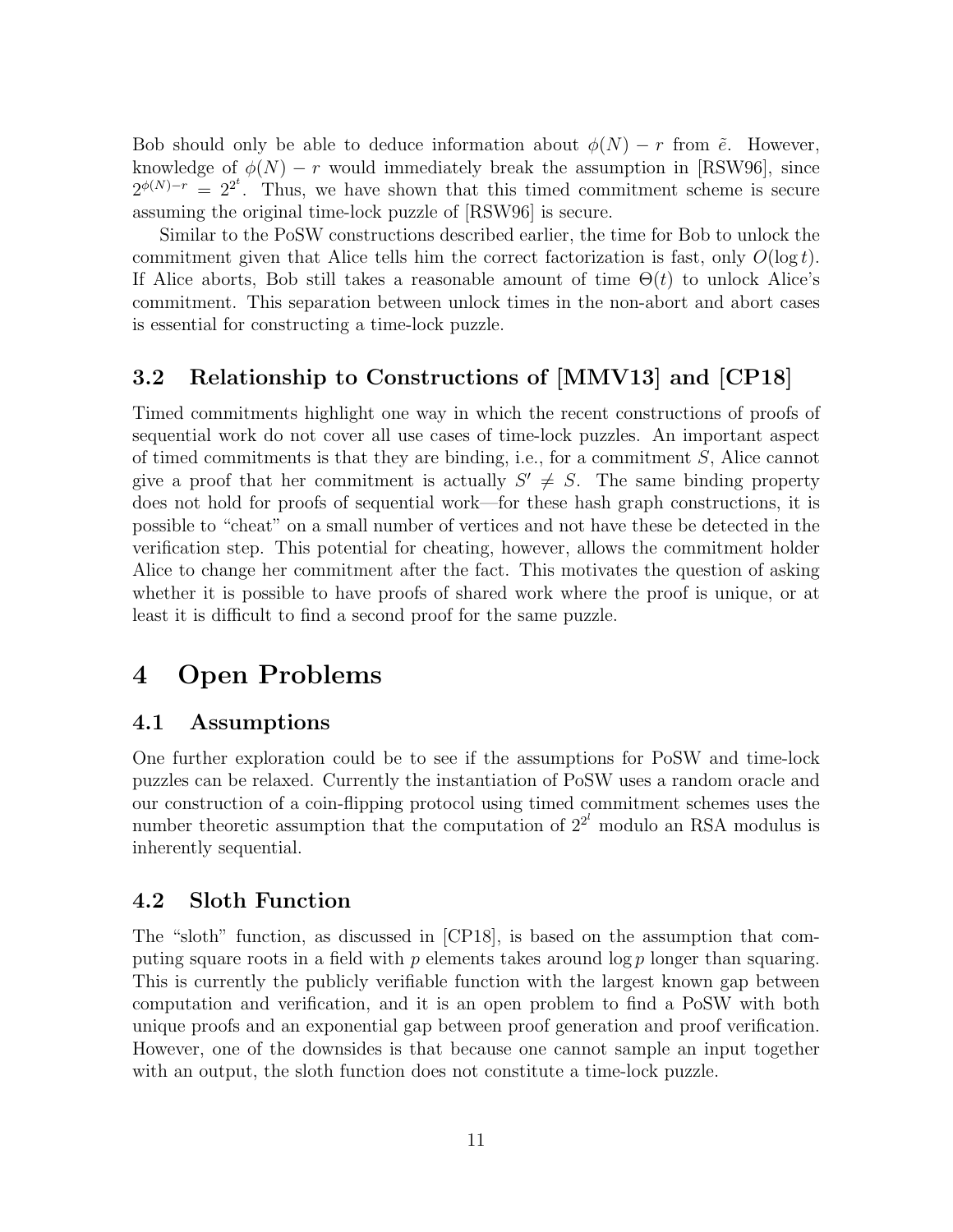### 4.3 Unique Proofs

In order to make proofs of sequential proof applicable to coin-flipping protocols, it would be useful to construct proofs of sequential work with unique proofs, as is posed as an open problem in [CP18]. This would guarantee that not only does constructing the proof require sequential time, but for every statement and time parameter, it should be hard to come up with two valid proofs. This property could be useful in blockchain design and also would be useful in providing another instantiation of the coin-flipping protocol.

The barrier prohibiting the constructions in [MMV13] and [CP18] from achieving unique proofs is that due to the recursive labeling protocol, labeling one (or a small number) of vertices incorrectly will not be detected by the verifier, but will change the label of the top vertex and thus the proof  $\phi$  sent to the verifier. If the verifier could also perform N sequential queries, then this problem could be rectified if the verifier also computed  $\phi_P$  and ensured the top label matched with the prover's proof  $\phi$ . However, we do not want to force the verifier to also query the random oracle N times.

One possible approach is for the verifier to have a "trapdoor" method of computing the  $\phi$  which does not require N sequential queries. This would require moving away from the random oracle to some sort of structured hash family. Perhaps rather than the prover using  $0^n$  as a seed label in  $\phi_P$ , the verifier gives a specific binary string s to the prover for which he knows the corresponding top label  $\phi$  through a trapdoor. Such trapdoor constructions might also be shortcuts to generating the solutions of time-lock puzzles.

One potential family of hash functions that may be relevant are chameleon hash functions [KR97]. These hash functions have a public key and private key. With the public key, the hash functions can be evaluated and are collision-resistant. With the private key, however, collisions can be found. One type of hash family that may be relevant to constructing unique proofs is a hash family that is sequential given a public key but not sequential given the private key. This could give the verifier the necessary trapdoor to avoid having to do N sequential work.